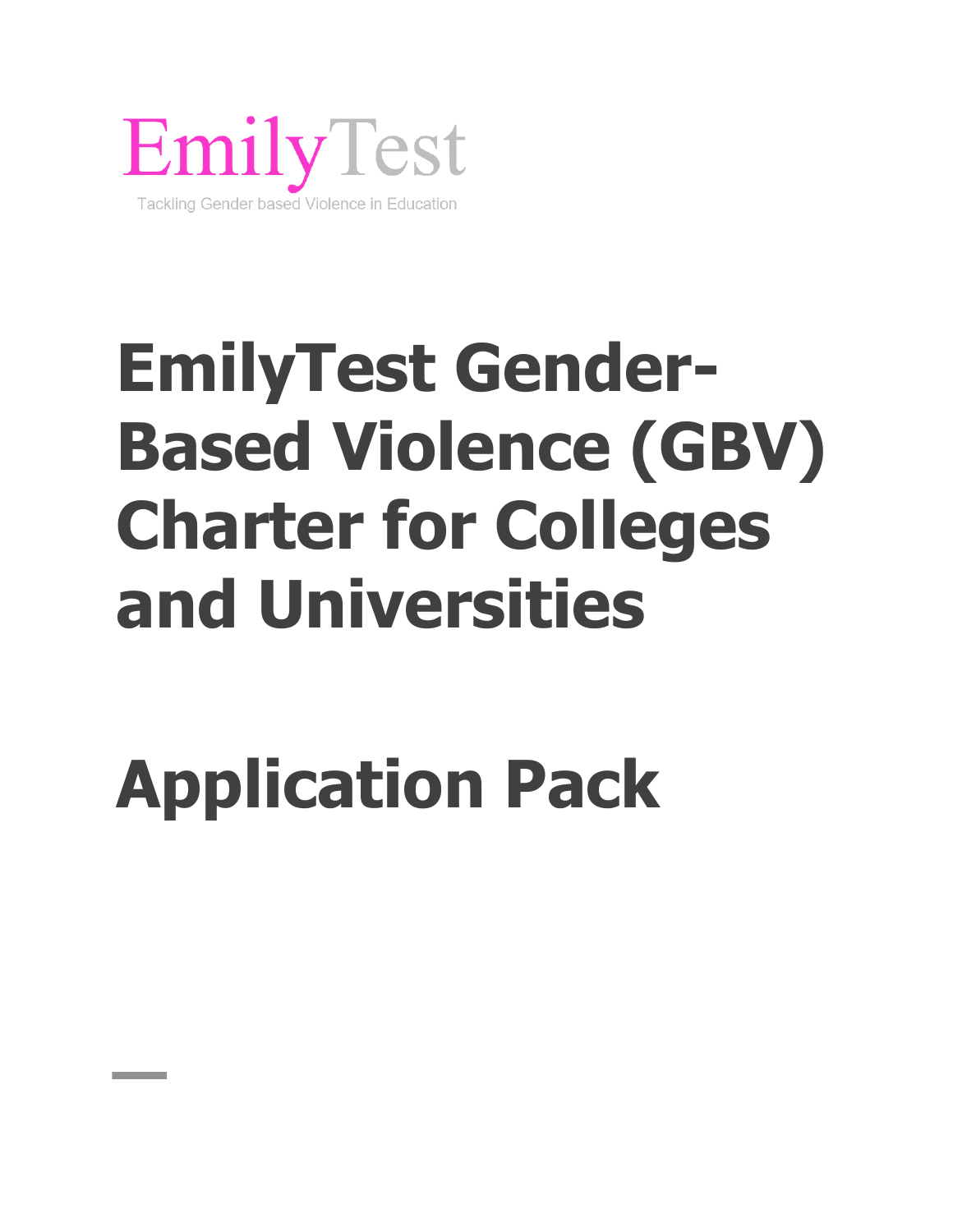The Gender-Based Violence (GBV) Charter for Colleges and Universities is a Scottish Government-funded framework that has been created and developed by EmilyTest, a notfor-profit charity in Scotland. EmilyTest aims to improve GBV prevention, intervention and support among students, following on from the death of Emily Drouet, a law student, in 2016.

The Charter can be accessed on our website at [www.emilytest.co.uk/](http://www.emilytest.co.uk/)gbvcharter/, along with a number of related policy and research documents.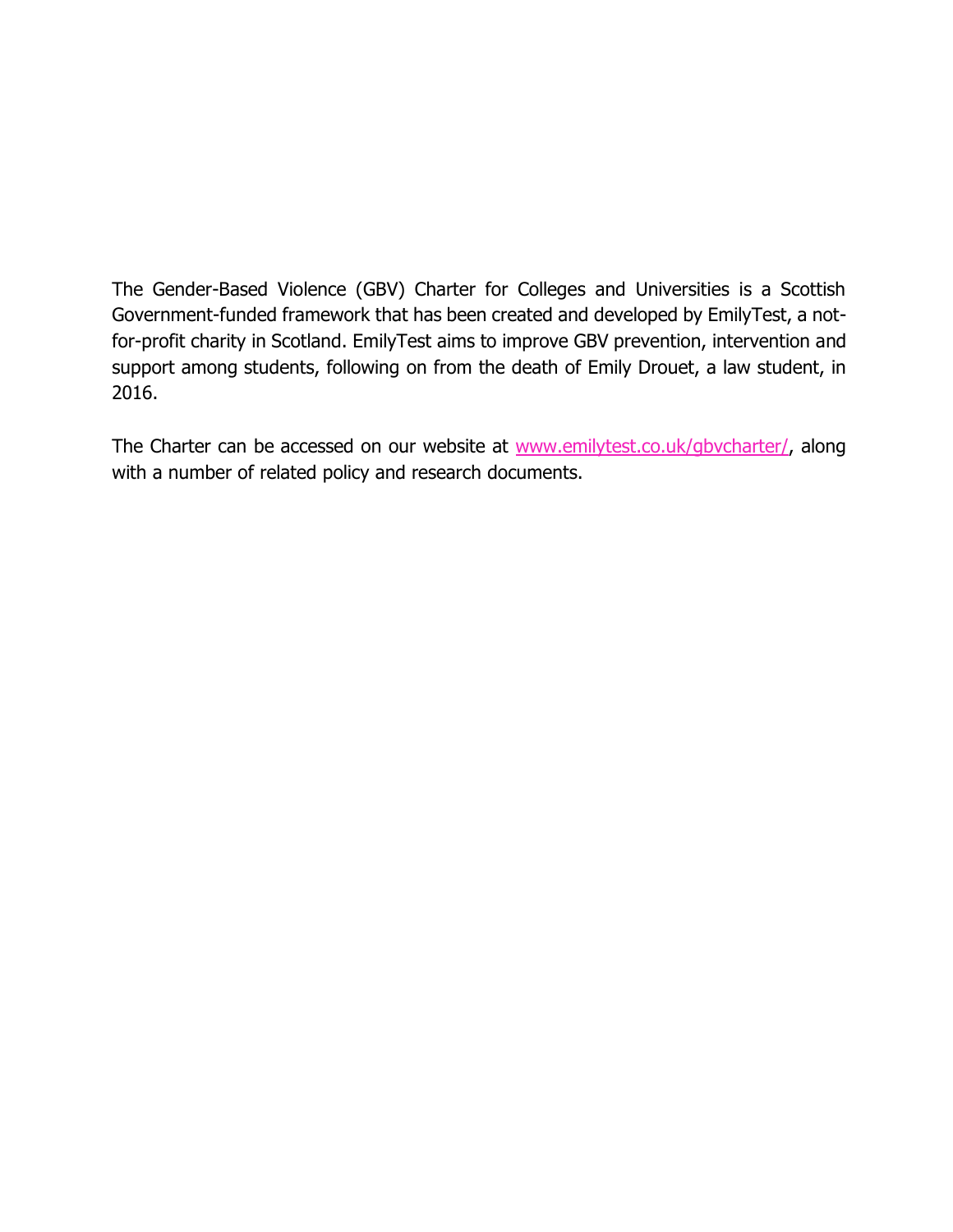### **Contents**

- **Page 1:** What is this application form for?
- **Page 1**: What is the GBV Charter?
- **Page 2: What are the application criteria?**
- Page 2: What will the Charter process involve?
- **Page 4:** How do institutions apply?
- **Page 4:** What will the process of reviewing applications involve?
- **Page 5:** What are the costs and benefits of engaging with the

Charter?

- **Page 6**: What do we do if we have questions or want more information?
- **Page 7:** Application form (application questions and Statement of Commitment)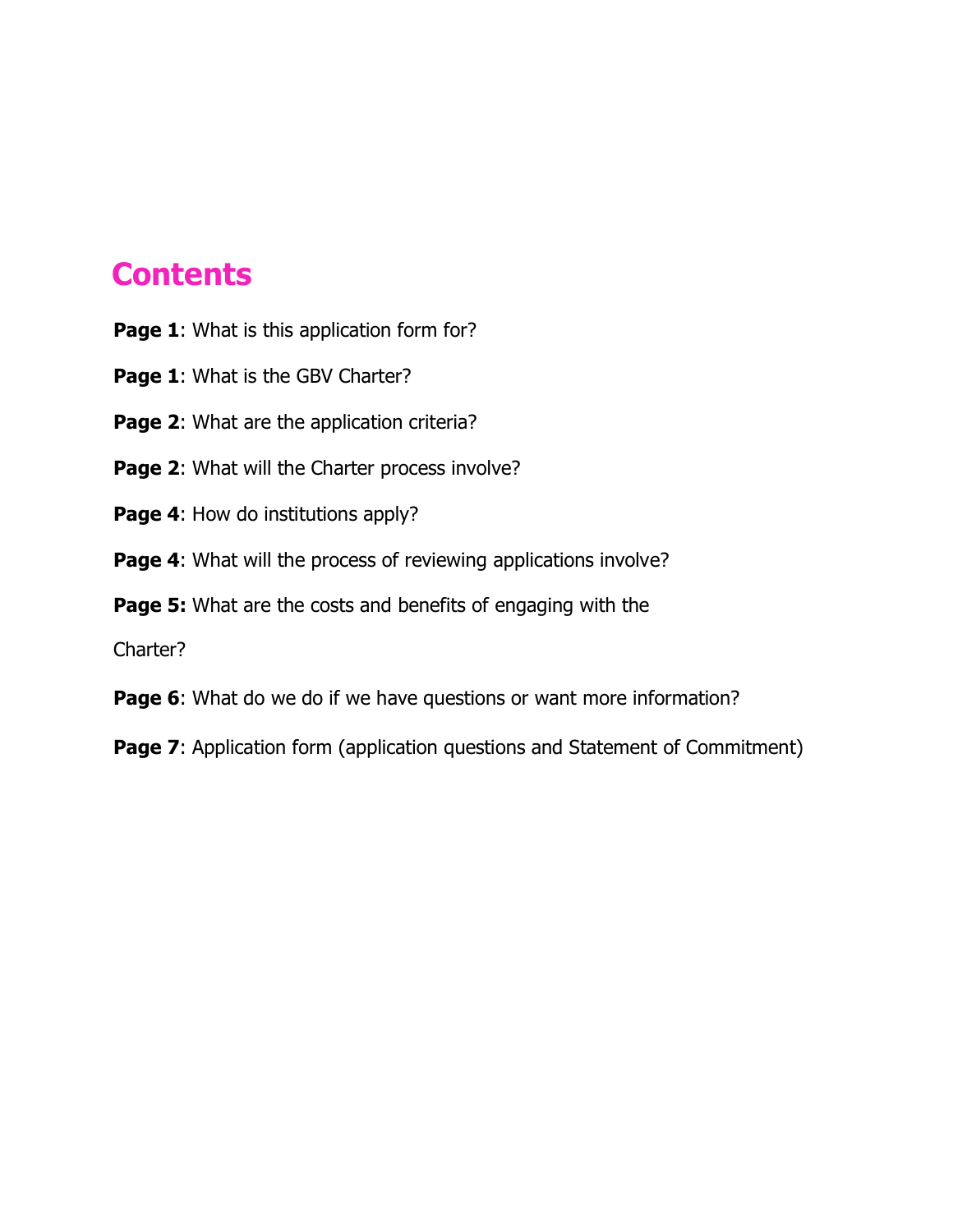#### **What is this application form for?**

This document is to allow colleges and universities in Scotland to apply for the EmilyTest Gender-Based Violence (GBV) Charter award. This document can be used by institutions wishing to:

- Apply to take the 'Emily Test' (be assessed against the Charter's minimum standards)
- Apply for the excellence awards
- Pledge to take the 'Emily Test' at a later point

#### **What is the GBV Charter?**

The Charter is embodied by the question: 'Would your institution pass the Emily test?' The aim of the Charter is to instil **minimum standards** and **excellence** in GBV prevention, intervention and support in colleges and universities where Emily Drouet's life could have been saved.

Using two, flat tiers, the Charter award involves:

- meeting minimum standards in GBV prevention, intervention and support. This tier constitutes taking the 'Emily Test', asking institutions the question 'Would you have saved Emily's life?'
- capturing excellence in GBV prevention, intervention and support. This tier moves beyond minimum standards, celebrating innovation and best practice by asking institutions the question 'How would you have helped Emily to thrive?'

The two tiers are flat and interrelated – institutions can submit for one or both. Institutions can also submit examples of 'minimum standards' for the 'excellence awards', as meeting and maintaining minimum standards can be an excellent achievement.

More information on the GBV Charter:

- The Charter is an evidence-based framework arising from the failures in Emily's case and the needs of student victims/survivors and professionals working in GBV, education and the charity sector
- It is an institution-wide and nationwide framework

1

**Contract Contract**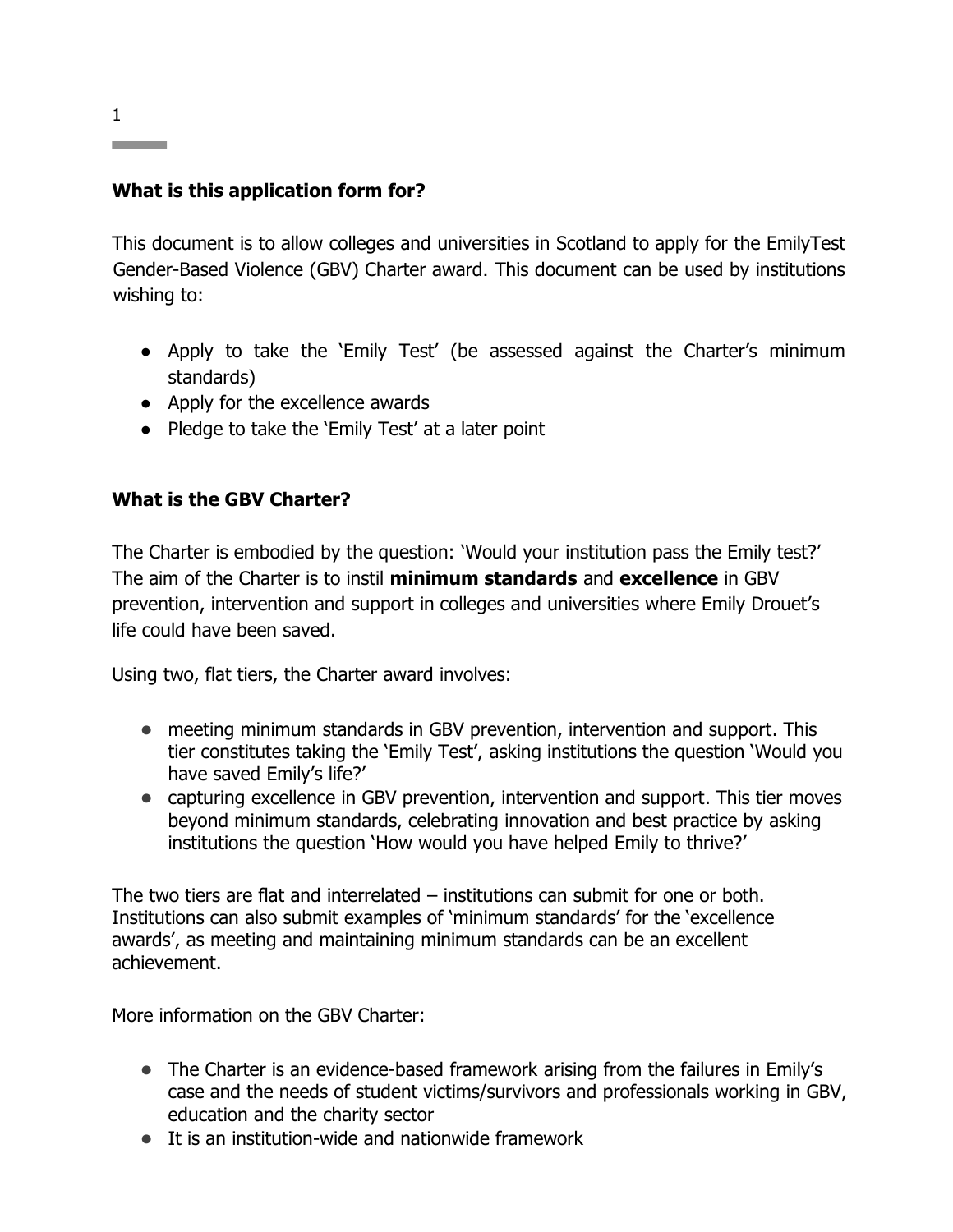● It is an internal and external marker: the Charter framework provides an 'inwards' toolbox and support for universities and colleges to effectively prevent, intervene and respond to GBV in line with best practice, and the Charter award is an 'outwards' celebration of progress and accountability

The Charter was created between March 2020 and March 2021 after extensive research and co-creation across Scotland and the United Kingdom (UK) with hundreds of students, graduates, Further Education (FE) and Higher Education (HE) staff, GBV and Violence Against Women (VAW) sector professionals working with marginalised groups such as ethnic minority women, disabled students and LGBTQIA\* youth.

#### **What are the application criteria?**

Any college or university in Scotland\* can apply. We are committed to working with a diversity of institutions, so every college and university in Scotland, including digital, rural and specialist institutions are welcome to apply.

\*The Charter will be initially rolled out in Scotland, but it is worth noting that EmilyTest has been contacted by numerous institutions across the UK and Ireland and intends to explore rollout UK-wide and beyond.

#### **What will the Charter process involve?**

From December 2021, the GBV Charter for universities and colleges is being rolled out across Scotland. Institutions can engage with the Charter in three ways:

#### 1. **Apply to take the 'Emily Test'** in 6 months, 1 year or 1.5 years

This is the core of the Charter framework and involves:

- Instilling minimum standards in GBV prevention, intervention and support, to be able to answer the question 'Would your institution have saved Emily's life?'
- Coaching-style support from EmilyTest Charter manager to help you identify 'where you are at' with GBV and scope strengths, gaps, priorities and ambitions
- Undertaking focus groups to map out needs and necessary changes according to the five Charter Principles and Minimum Standards
- Implementing changes according to the five Charter Principles and Minimum **Standards**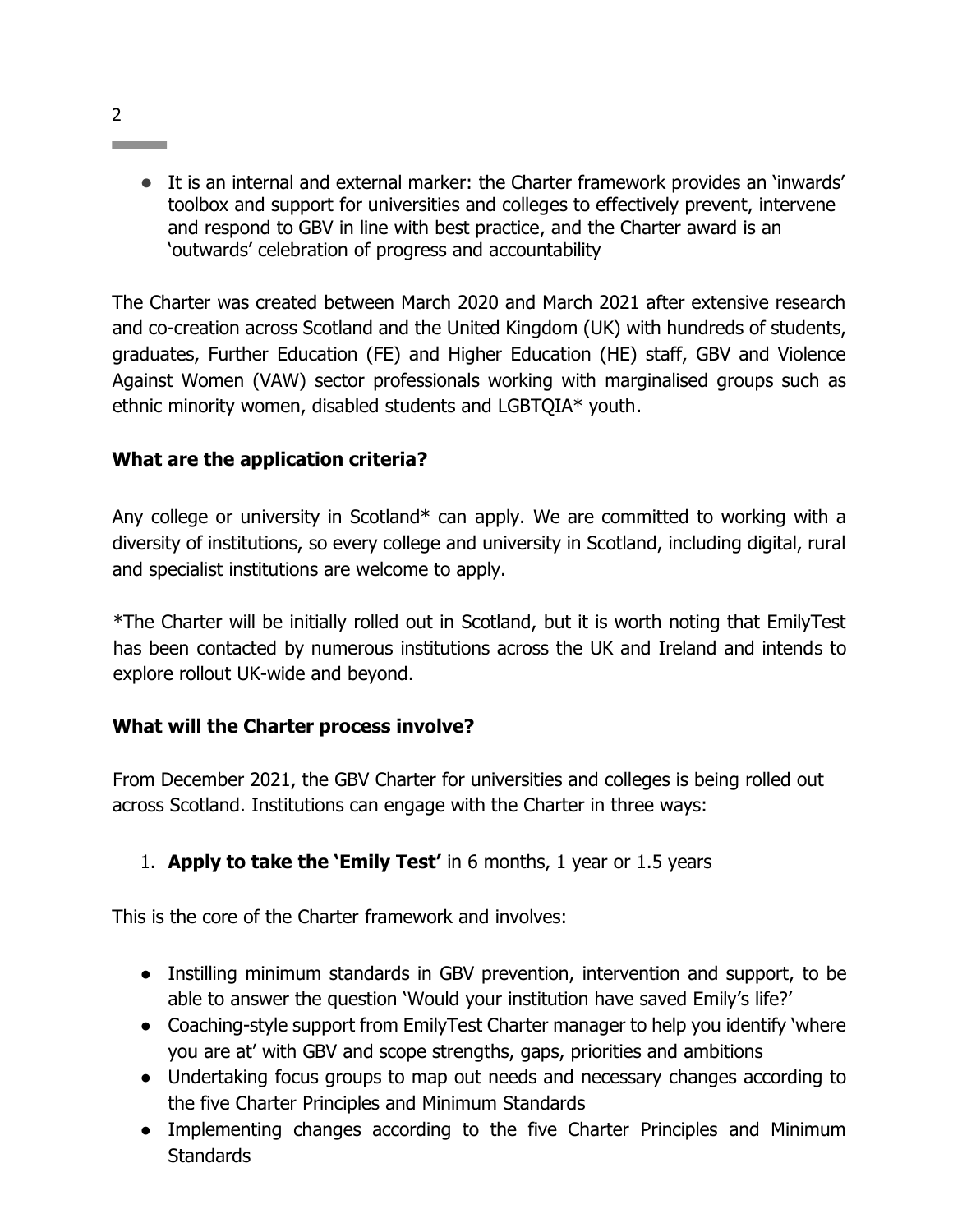- Self-assessment using EmilyTest's impact and evaluation framework, so change can be benchmarked, measured and sustained
- 'Taking the Emily Test' i.e. being assessed against the five Charter Principles and Minimum Standards. Assessment *can* take place within 6 months, but will likely be in a year or more
- Assessment takes place through collecting and submitting evidence to our independent, revolving, cross-sector panel who meet bi-annually to 'blind' review submissions. The evidence-collection process focuses on minimising paperwork as much as possible and involves a site visit from EmilyTest
- Regardless of outcome, the panel provides feedback and recommendations for the institution
- If institutions pass, they will be given a Charter badge to display in buildings, outputs and websites
- If institutions do not pass, they will be asked to undertake changes to then resubmit within an agreed timeframe
- 2. **Apply for the excellence awards** at any intake point
- Submit examples of best practice and innovation in GBV prevention, intervention and support. The evidence-collecting process focuses on minimising paperwork as much as possible - excellence examples can be submitted in different ways, such as via email, via a presentation or during a site visit
- Assessment takes place through collecting and submitting evidence of your example(s) to our independent, revolving, cross-sector panel who meet bi-annually and will 'blind' review submissions
- The panel will accept or reject both include feedback and recommendations for the institution
- If your institution has already passed the Emily Test, an excellence badge will be added to your Charter award. If your institution has not, the example will be included in our portfolio of best practice and shared at our annual conference
- 3. **Pledge to take the 'Emily Test'** in 6 months, 1 year or 1.5 years
- This is a promise commitment
- Agree to work towards taking the Emily Test 6 months, 1 year or 1.5 years from when you make your pledge. This effectively extends the 1.5 year maximum timeline before you are assessed to a maximum of 3 years
- Receive a pledge badge to display in buildings, outputs and websites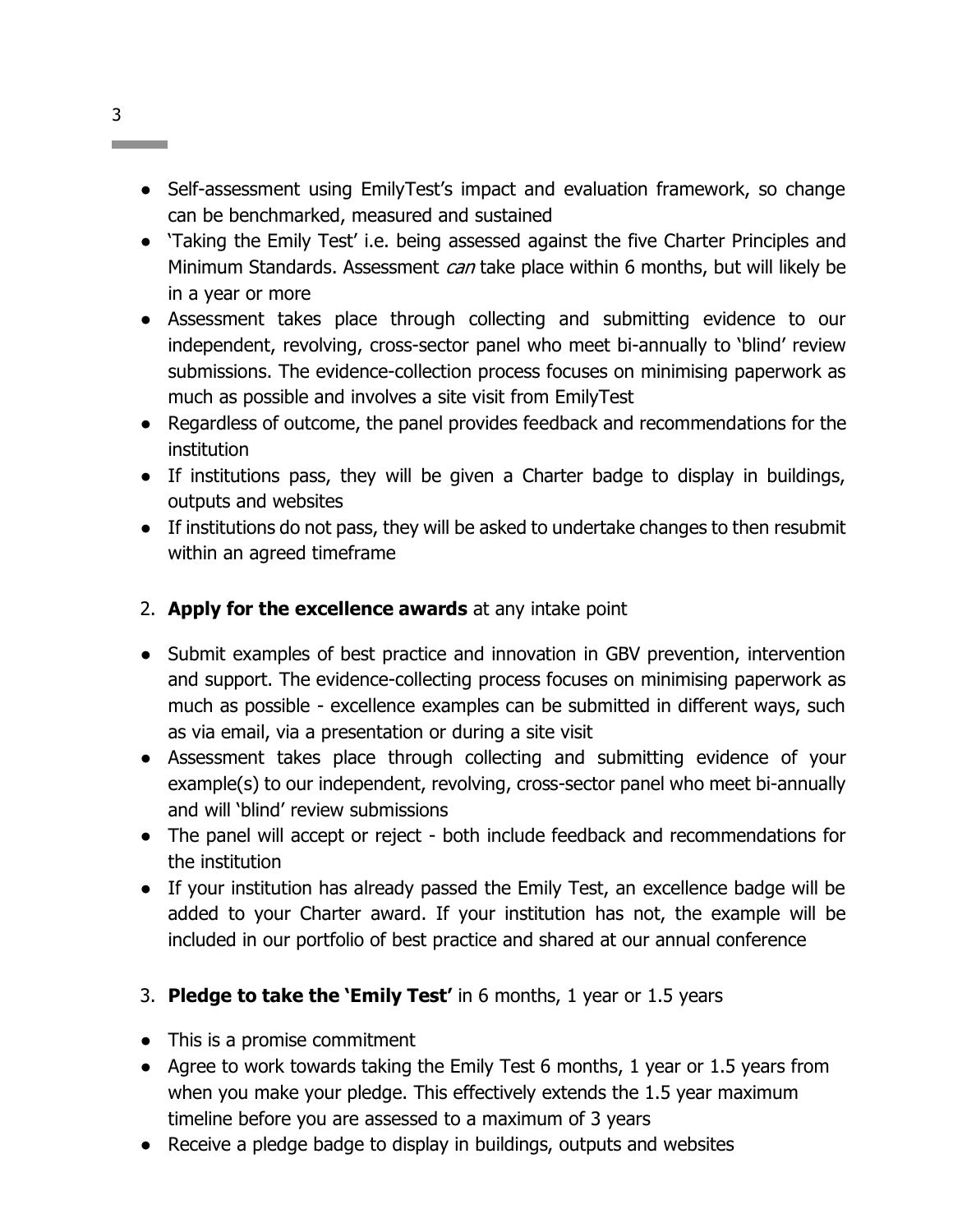● Skeleton coaching-style support from EmilyTest and access to some resources, entry-level training and the Charter conference

#### **How do institutions apply?**

- Decide on your engagement level out of the three options: this is the main thing institutions need to come to us with when they apply. If you're unsure, please use the details at the bottom of this form to contact EmilyTest for help
- Visit **p.7-10** of this document. Fill out the relevant part of the application form depending on how your institution wishes to engage with the GBV Charter, and ask your Principal or Vice-Chancellor to sign the statement of commitment
- Email both documents to [charter@emilytest.co.uk](mailto:charter@emilytest.co.uk) by the deadline (see below)**.**  We will confirm receipt of your application by the deadline via email.

The **deadlines** are as follows:

- Applications for the '**Start of Term**' intake open on 1st June and close at **6pm on 29th July**, with work towards the Charter starting in late August
- Applications for the '**New Year's Resolution**' intake open in December and close in January, with Charter work starting in February. The specific dates will be announced in advance on our website and social media channels

#### **What will the process of assessing Charter applications involve?**

There is no assessment or standard required to initially engage with the Charter. With the help of our expert panel, EmilyTest will review applications, feed back on whether you are applying for the right level and make some initial recommendations. Please assume that the panel knows nothing about your GBV infrastructure when you answer the application questions. Their feedback is in no way final or binding: it should just question and prompt you to bring focus to a different area or perhaps to provide more or different information.

We will confirm acceptance of your Charter application and offer feedback via email within about two weeks of the deadline.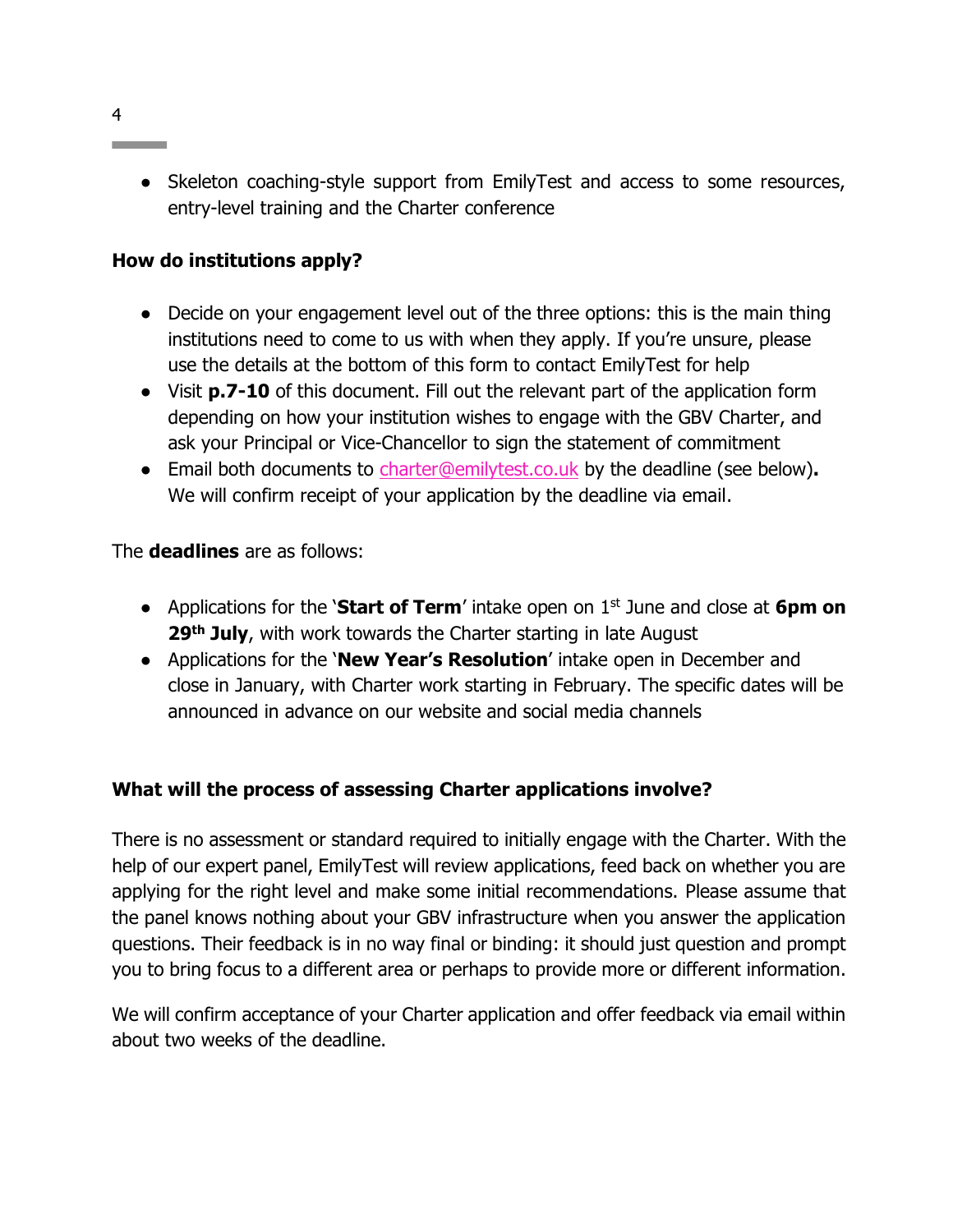#### **What are the costs and benefits of engaging with the Charter?**

We hope that the benefits, both institutional and societal, professional and personal, of ending GBV and keeping students safe are clear to applicants already. If they are not, we invite you to explore a vast body of evidence that includes EmilyTest's research reports and the Scottish Government's Equally Safe strategy.

We also hope that the benefits of tackling student GBV through this Charter in particular have been clarified in this document. EmilyTest is a charity which plays a critical and collaborative role in the FE, HE and GBV/VAW sectors. Based on evidence and led by Principles, the Charter is the first of its kind in the world. It has been co-created with students, survivors and staff to bring real, sustainable change.

The framework aims to benchmark both minimum standards and excellence for the sector, and the flat tier structure allows institutions to self-assess, progress and achieve no matter 'where they are at' in their GBV work. Our approaches are flexible and supportive - a few more benefits for Charter institutions:

- Tailored coaching-style support, feedback, guidance and learning opportunities
- Access to our library of tools and resources
- Entry-level training free of charge and reduced rates for further EmilyTest training
- Access to the annual Charter conference
- Membership of our Charter community which offers good practice-sharing and partnership opportunities

We are committed to not-for-profit ways of working and have worked hard to keep costs to a minimum in order to achieve our aims and ambitions as a collective.

There are three possible fees associated with the Charter, but only one fee will apply to your institution at any one time. There is an **Assessment Fee** if you are working towards assessment, a **Pledge Fee** if you are pledging and an annual **Charter Award/Charter Award with Excellence** fee if you are receiving/maintaining your Charter award. All the Charter fees are on a sliding scale based on student numbers, labour hours and sector benchmarking.

The pledge option involves agreeing to be assessed within a set timeframe, so the **Pledge Fee** is a one-off payment. A pledging institution would then pay the **Assessment Fee** when they are ready to be assessed.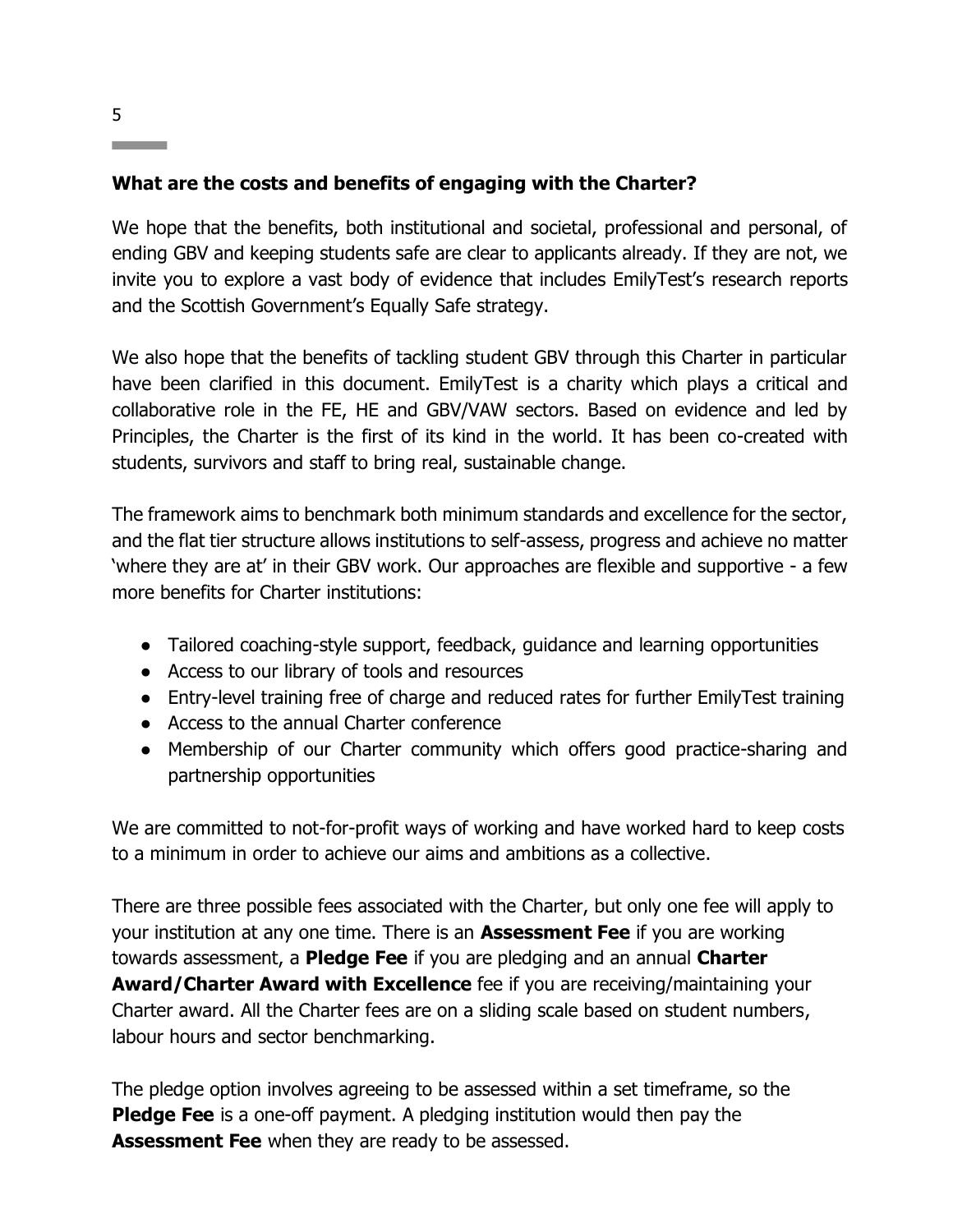If an institution pays to be assessed and does not pass their assessment first time, but resubmits within the agreed timeframe, there is no additional cost to be assessed again.

Once an institution has achieved the Charter award or the Charter award with excellence, the **Charter Award/Charter Award with Excellence Fee** is payable annually. This fee is to maintain and review institutions' Charter status – keeping focus on continual enhancement, learning and review – and to fund continued access to Charter membership benefits.

To request full fee information or to arrange a discussion about fees, please get in touch using the details below.

#### **What do we do if we have questions or want more information?**

For full information about the GBV Charter, please visit our website [www.emilytest.co.uk/gbvcharter/](http://www.emilytest.co.uk/gbvcharter/) and/or arrange a meeting with us using the contact details below.

#### **Get in touch**

\*To submit your Charter application and for general Charter queries and requests: [charter@emilytest.co.uk\\*](mailto:charter@emilytest.co.uk)

Erin Ross, GBV Charter Development Manager [erin@emilytest.co.uk](mailto:erin@emilytest.co.uk)

Fiona Drouet MBE, founder and CEO fionadrouet@emilytest.co.uk

**Twitter:** @EmilyTest12 **Website:** <http://emilytest.co.uk/>

**Contract Contract**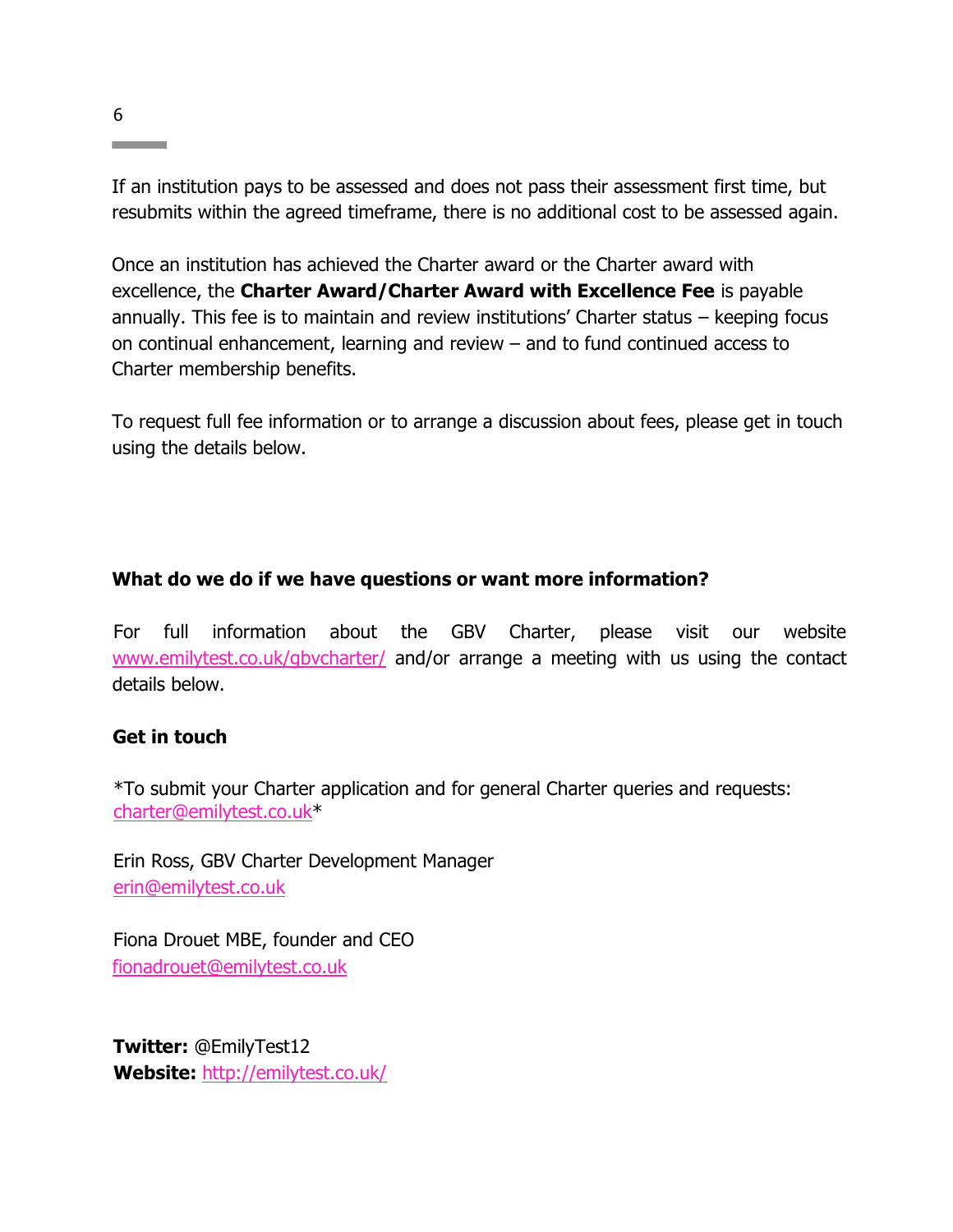#### **Gender-Based Violence (GBV) Charter for Colleges and Universities Application Form**

**Part A: Charter application level** – this section lets us know who you are and how you want to engage with the Charter. Fill out Part A regardless of your current or previous engagement level – all institutions must fill this out.

- 1. Name of institution:
- 2. Institutional contact(s) (name, role, telephone number and email):
- 3. Our institution is applying to (please delete as appropriate institutions can submit to excellence awards as well as pledging or taking the Emily Test but will not receive a Charter Award with Excellence until they have passed the Emily Test):

Take the Emily Test

Re-take the Emily Test

Submit to excellence awards

Pledge to take the Emily Test

4. Our institution is applying as part of (please delete as appropriate - note that all types of engagement need to fit into the two streams)

'New Year's Resolution' intake (December/January applications, February start)

'Start of Term' intake (June/July application window, late August start)

5. Has your institution engaged with the Charter before? (please delete as appropriate)

Not applicable (n/a)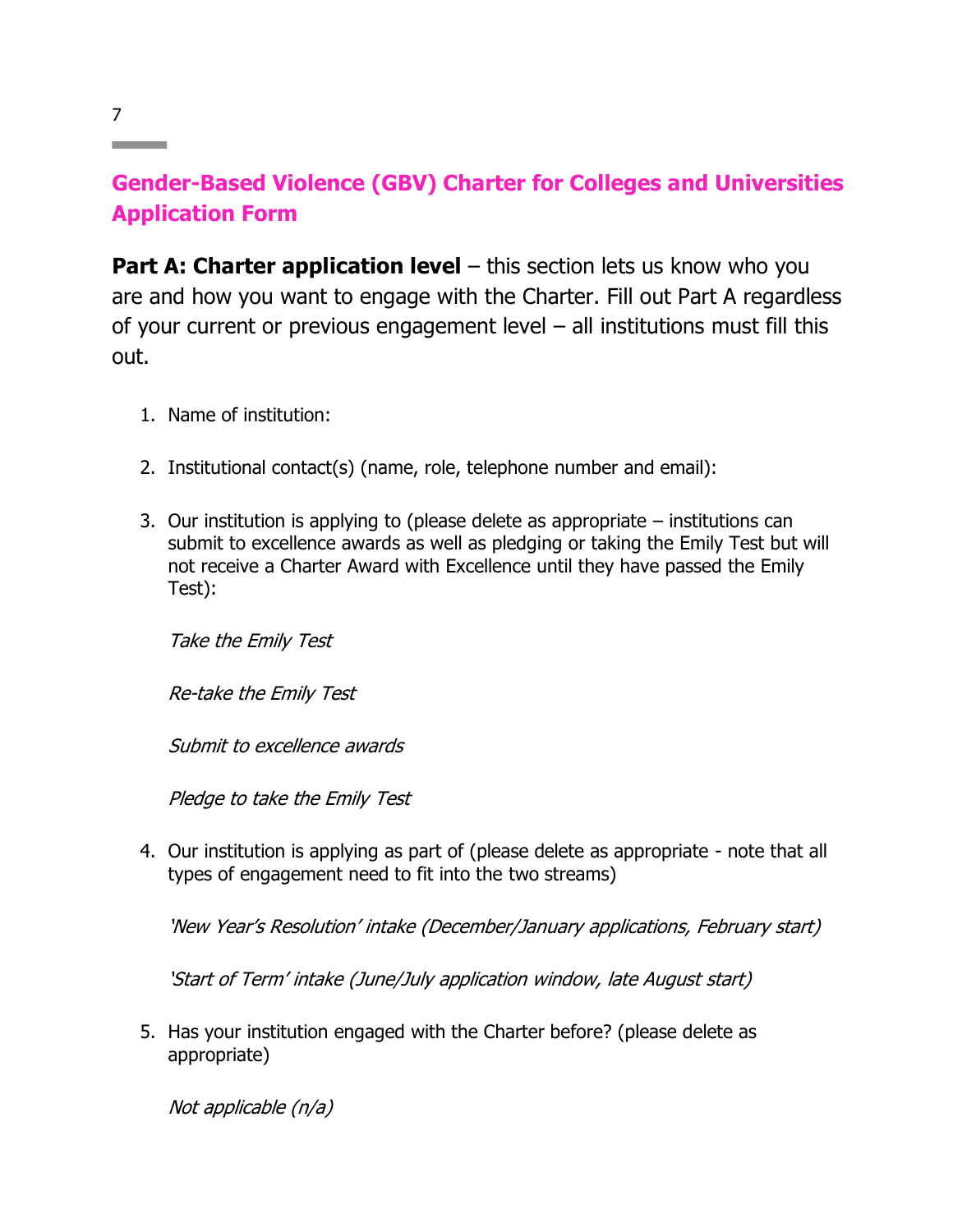Pledged and are now applying to take the Emily Test

Pledged and are now submitting to the excellence awards

Previously taken the Emily Test and are now re-submitting

Passed the Emily Test and are now submitting to excellence awards

- 6. If you are taking/re-taking the Emily Test, what timeframe do you wish to be assessed within? (please delete as appropriate)
	- In 6 months

In 1 year

In 1.5 years

7. If you are pledging, when do you wish to officially start the process of taking the Emily Test?

In 6 months

In 1 year

In 1.5 years

- 8. Can you tell us **why** you are applying for the engagement level you chose above? e.g. Why are you pledging at this time, as opposed to taking the Emily Test? Why do you think you will need a timeline of 1 year to take the Emily Test?
- 9. Please provide a selection of dates and times in August when your lead contact(s) would be available for a 1-hour, introductory online meeting with the GBV Charter manager.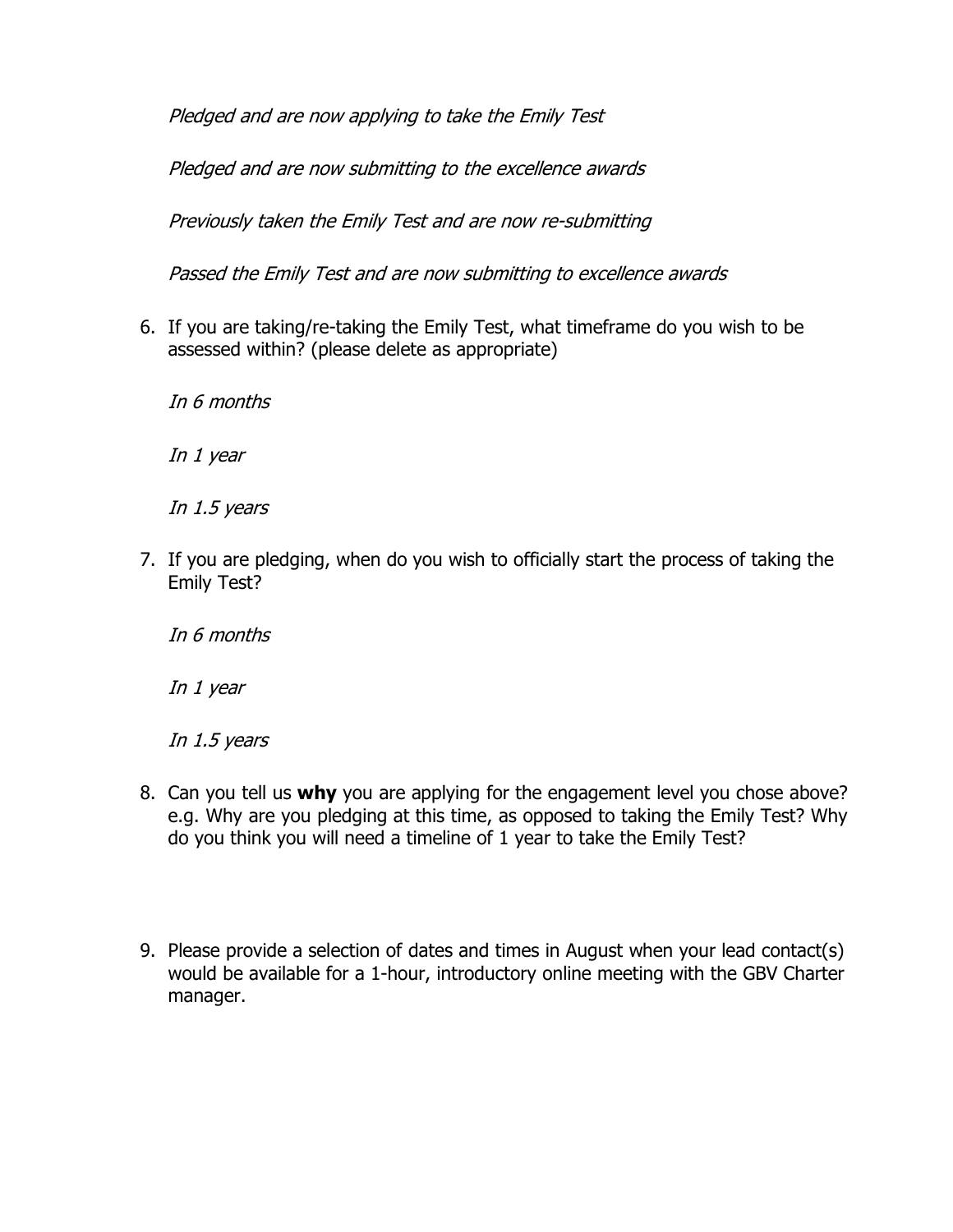**Part B:** Fill out Part B only if it is your first time applying to us. Tell us about your institution in your own words – help us understand more about you and your infrastructure of GBV prevention, intervention and support so that we know how to tailor our support, recommendations and feedback. Please note that bullet-points, typed or handwritten, are sufficient.

#### **If you have previously pledged and are upgrading to 'take the Emily Test' and/or if you are submitting to the excellence awards, please visit Part C.**

- 10.Where can you envision the Charter sitting in your institution? e.g. Student Support
- 11.What unique characteristics could your institution bring to our Charter rollout? e.g. specialist institution
- 12.What work has your institution already undertaken in relation to GBV? e.g. lots, some, new to the conversation
- 13.What areas of GBV prevention, intervention and support are you good at as an institution and which areas need improvement? e.g. good at website signposting but need to improve appointment booking system for advice
- 14.What challenges do you face concerning improving your infrastructure of GBV prevention, intervention and support? e.g. lack of internal expertise